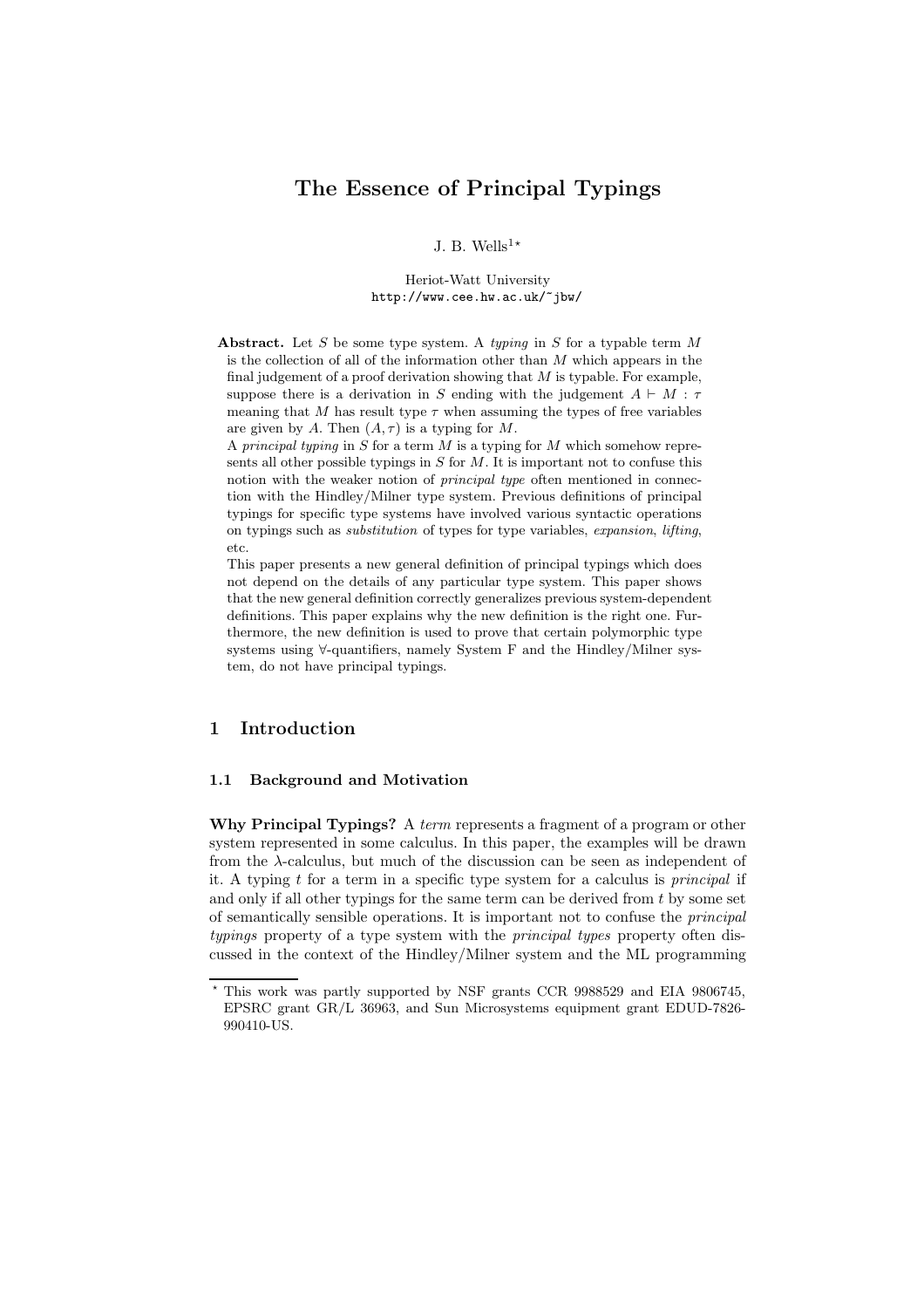language. As described by T. Jim [15]:

#### Principal Types

Given: a term M typable with type assumptions A. There exists: a type  $\sigma$  representing all possible types for M in A.

#### Principal Typings

Given: a typable term M. There exists: a judgement  $A \vdash M : \tau$  representing all possible typings for M.

Principal typings allow compositional type inference, where the procedure of finding types for a term uses only the analysis *results* for its immediate subfragments, which can be analyzed independently in any order. Compositionality helps with such things as performing separate analysis of program modules (and hence helps with separate compilation) and also helps in making a complete/terminating type inference algorithm. For a system lacking principal typings, any type inference algorithm must either be incomplete (i.e., sometimes not finding a typing even though one exists), be noncompositional, or use something other than typings of the system to represent intermediate results. An example of a noncompositional type inference algorithm is the  $W$  algorithm of Damas and Milner [7] for the Hindley/Milner (HM) type system which is used in programming languages like Haskell and Standard ML (SML). For an SML program fragment of the form (let val  $x = e_1$  in  $e_2$  end), the W algorithm first analyzes  $e_1$  and then uses the result while analyzing  $e_2$ .

Why Automated Type Inference? Principal typings help with automated type inference in general. For higher-order languages, the necessary types can become quite complex and requiring all of the types to be supplied in advance is burdensome. It is desirable to have as much *implicit typing* as possible, where types are omitted by humans who write terms. With type inference, the compiler takes an untyped or partially typed term, and it either completes the typing of the term or reports an error if the term is untypable.

The most widely used type inference algorithm is algorithm  $W$  for HM. The HM system supports polymorphism with quite restricted uses of  $\forall$  quantifiers. In practice, the limitations of the HM system on polymorphic types make some kinds of code reuse more difficult [21]. As a result, programmers are often forced into contortions to provide code for which the compiler can find typings. This has motivated a long search for more flexible type systems with good type inference algorithms. Popular candidates have been extensions of the HM system such as System F [8, 28], F \, F +  $\eta$ , or F  $_{\omega}$ .

In this search, there have been a great number of negative results. For quite some time it seemed that the HM system was as good as a system could get and still have a complete/terminating type inference algorithm. Indeed, for many systems (F,  $F_{\omega}$ , etc.), typability (whether an untyped program fragment can be given a type) has been proven undecidable, which means no type inference algorithm can be both complete and terminating for all program fragments.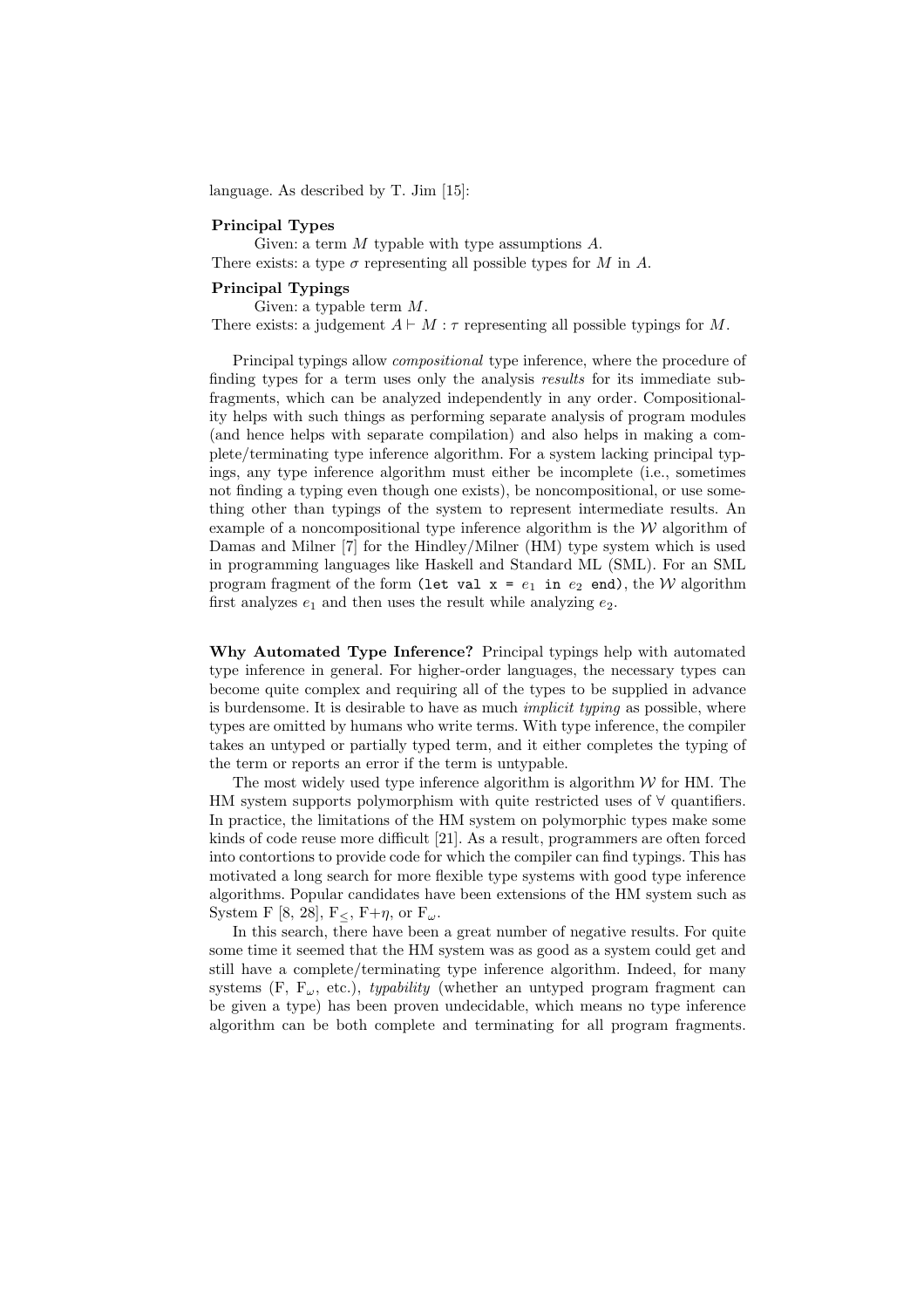Wells proved this for System F [36, 39], the finite-rank restrictions of F above 3 [18], and F+ $\eta$  [37]. Urzyczyn proved it for  $F_{\omega}$  [33], Pottinger proved it for unrestricted intersection types [27], and Pierce proved that even the subtyping relation of  $F<$  is undecidable [25]. Even worse, for System F it seems hard to find an amount of type information less than total that is enough to obtain a terminating type inference algorithm [31].

Along the way, there have been a few positive results, some extensions of the HM system, but, perhaps more interestingly, some with restricted intersection types (cf. recent work on intersection types of arbitrarily high finite ranks by Kfoury, Mairson, Turbak, and Wells [19, 17]).

A New Principal Typing Definition vs.  $\forall$  Quantifiers For many years it was not known whether type systems with ∀ quantifiers could have principal typings. The first difficulty is simply in finding a sufficiently general systemindependent definition of principal typings. The first such definition is given in this paper. A typing t is defined to be a pair  $(A \vdash \tau)$  of a set A of type assumptions together with a result type  $\tau$ . The meaning Terms(t) of a typing  $t = (A \vdash \tau)$  in a particular type system is defined to be the set of all the program fragments M such that  $A \vdash M : \tau$  is provable in the system (meaning "M is well typed with result type  $\tau$  under the type assumptions  $A$ "). A typing  $t_1$  is defined to be *stronger* than typing  $t_2$  if and only if  $\mathsf{Terms}(t_1) \subset \mathsf{Terms}(t_2)$ . This is "stronger" because  $t_1$  is a stronger predicate on terms than  $t_2$  and provides more information about  $M \in \text{Terms}(t_1)$ , allowing M to be used in more contexts. (The phrase "more general" is often used in the literature instead of "stronger", but "stronger" seems to cause less confusion.) A typing  $t$  is defined to be *principal* in some system for program fragment  $M$  if and only if  $t$  is at least as strong as all other typings for  $M$  in that system.

Comparison with prior notions of principal typing for various type systems reveals that this new definition either exactly matches the old definitions, or is slightly more liberal and admits some additional principal typings of some program fragments. The new definition seems to be the best system-independent definition that can be obtained.

An important benefit of the new definition is that it can be used to show that various systems with ∀ quantifiers do not have principal typings. Using this definition, a proof is given here that System F does not have principal typings. Because the definition used here is liberal, the failure of System F to have principal typings by this definition can be taken to mean that there is no reasonable definition of "principal typings" such that System F has them. A similar proof is presented here for the HM system. The proof for System F can be adapted for related systems such as  $F+\eta$ , and System F's finite-rank restrictions  $\Lambda_k$  for  $k \geq 3$ .

If polymorphism is to be based only on  $\forall$  quantifiers, it is not clear how to design a type system with the principal typings property. Even systems with extremely restricted uses of ∀ quantifiers such as the HM system do not have principal typings. The lack of principal typings has manifested itself as a diffi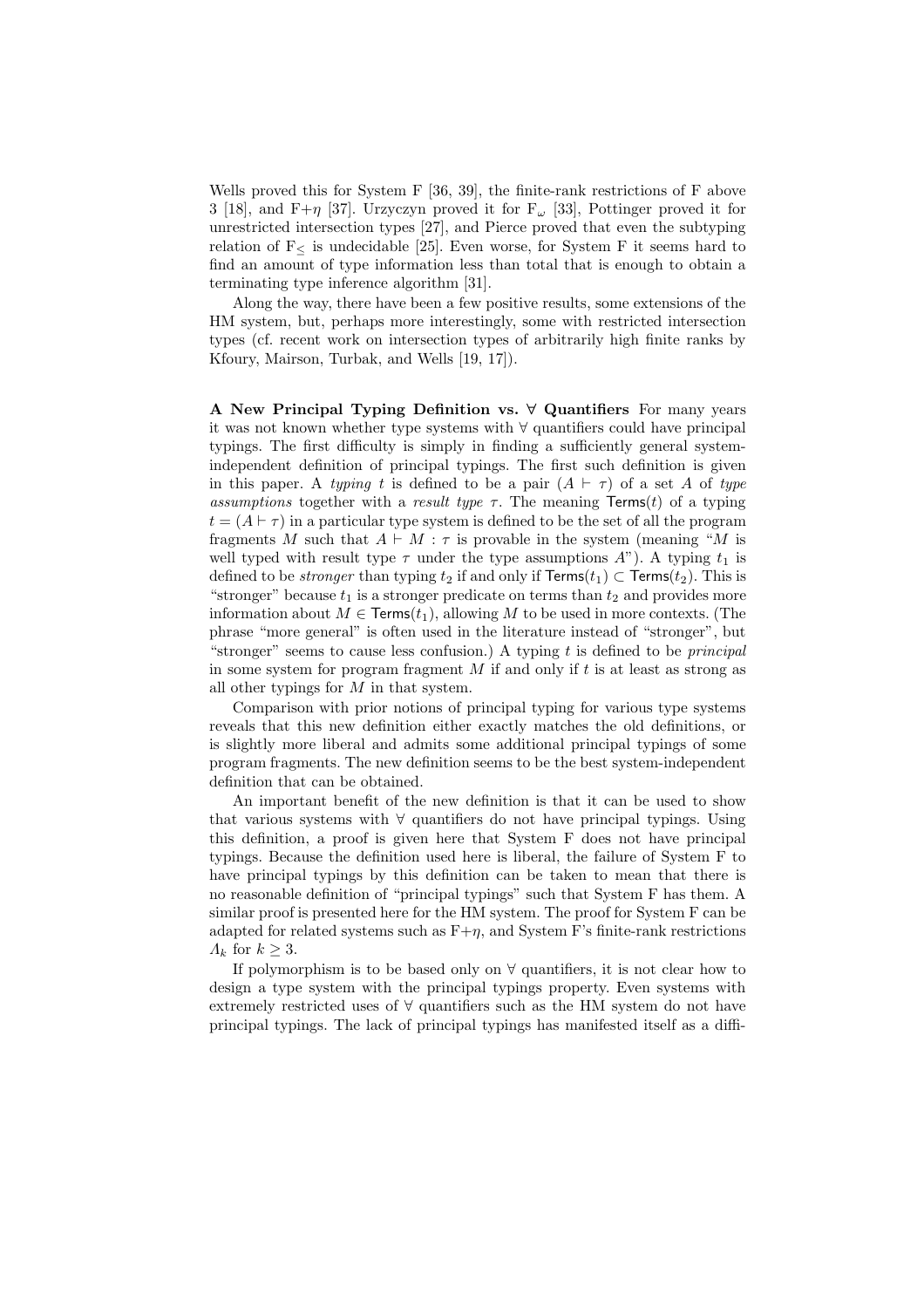culty in making type systems more flexible than the restrictive HM system that also have convenient type inference algorithms. But this difficulty appears to have been due to the use of the  $\forall$  quantifier for supporting type polymorphism, because many type systems with intersection types have principal typings.

#### 1.2 Summary of this Paper's Contributions

- 1. An explanation is given of the motivations behind the notion of "principal typing" and how this has affected type inference in widely used type systems such as the simply typed  $\lambda$ -calculus and HM.
- 2. A new, system-independent definition of principal typings is presented. It is shown that this definition correctly generalizes existing definitions.
- 3. The new definition is used to finally prove that HM and System F do not have principal typings. Proving this was impossible before due to the lack of a system-independent definition.

### 2 Definitions

This paper restricts attention to the pure  $\lambda$ -calculus extended with one constant c of ground type. The notation generally follows [2].

The common features of the type systems discussed in this paper are as follows. The type systems considered are restricted to those deriving judgements of the form  $A \vdash M : \tau$ . There are many interesting type systems that derive judgements with more information, e.g., effect systems deriving judgements of the form  $A \vdash M : \tau$ ,  $\phi$  where  $\phi$  is information about the side effects of evaluating  $M$  [16, 32]. To extend the machinery here to such type systems, the extra information should be considered part of the typing which is defined below.

**Types** Each type system S will have a set of types  $\mathsf{Types}(S)$ . Let  $\sigma$ ,  $\tau$ , and  $\rho$ range over types. Included in the set of types are an infinite set of type variables, ranged over by  $\alpha$ ,  $\beta$ , and  $\gamma$ . There will also be one ground type, **o**, added to help illustrate certain typing issues. For a type system  $S$  considered in this paper, the set  $\text{Types}(S)$  will be some subset of the set  $\text{Types}$  of types given by the following pseudo-grammar:

$$
\sigma, \tau, \rho ::= \alpha \mid o \mid (\sigma \rightarrow \tau) \mid (\sigma \cap \tau) \mid (\forall \alpha \tau)
$$

The free type variables  $FTV(\tau)$  of the type  $\tau$  are those variables not bound by  $\forall$ . Types are identified which differ only by  $\alpha$ -conversion. Let s range over type substitutions, finite maps from a set of type variables to types.

**Typings** A pair  $x:\sigma$  is a type assumption. A finite set of type assumptions is a type environment. Let A range over type environments. In this paper, type environments are required to mention each term variable at most once. Thus, a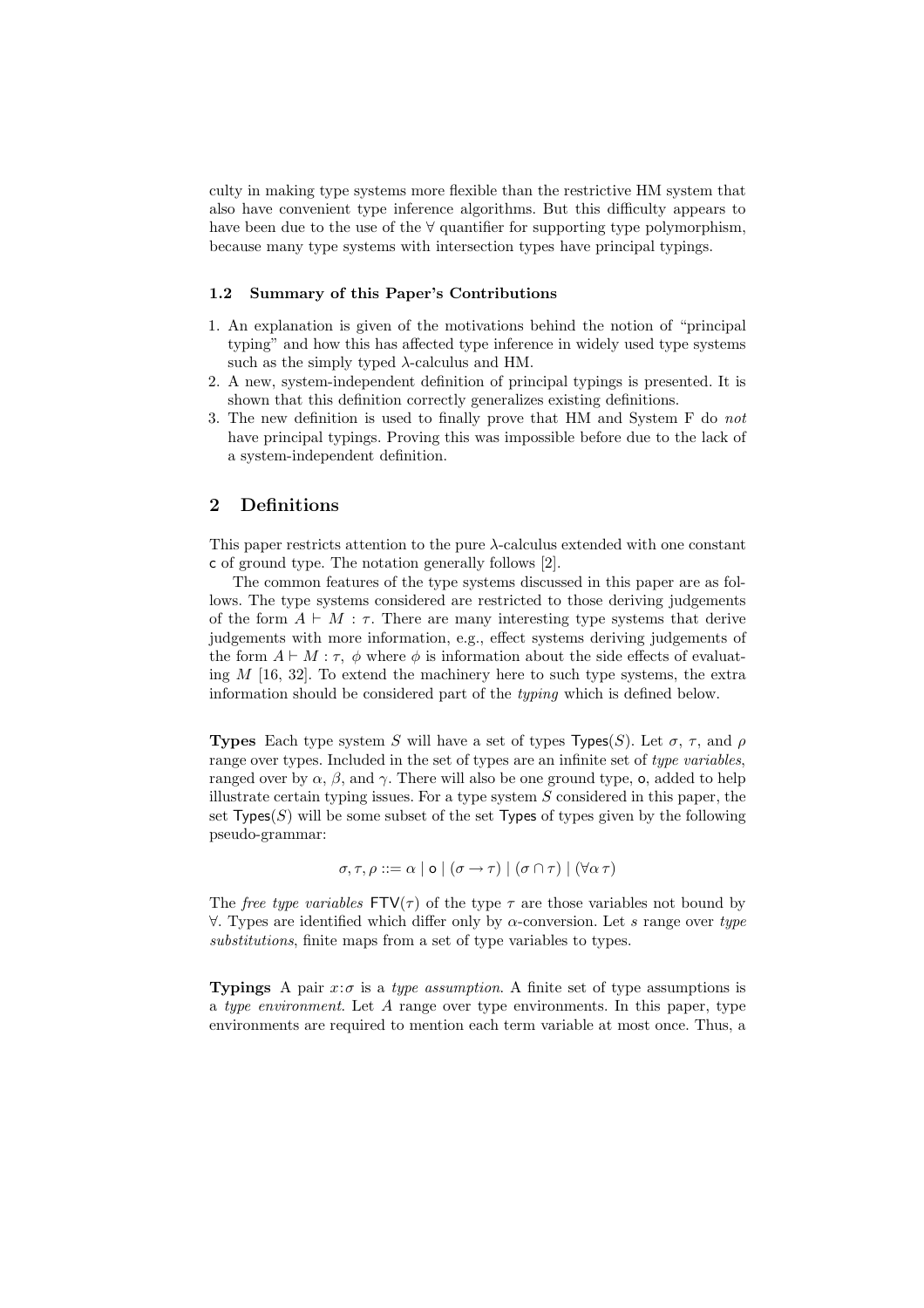type environment may be seen as a finite map from a set of term variables to types. Let  $A(x)$  be undefined if x is not mentioned in A and otherwise be the unique type  $\tau$  such that  $(x:\tau) \in A$ . Let  $A_x = \{y:\tau | (y:\tau) \in A \text{ and } y \neq x\}$ . Let  $\mathsf{FTV}(A) = \bigcup_{(x:\tau) \in A} \mathsf{FTV}(\tau)$ . Let  $s(A) = \{ (x:s(\tau)) \mid (x:\tau) \in A \}$ .

In this paper, a typing judgement is a triple of a type environment A, a  $\lambda$ -term M, and a result type  $\tau$  with the meaning "M is well typed with result type  $\tau$  under the type assumptions  $A^{\nu}$ . Rather than the traditional notation  $A \vdash M : \tau$ , this paper instead writes judgements in the form  $M : (A \vdash \tau)$ . Although this slight change in notation will simplify the notation later, its real importance is that the new perspective it provides will help dispell widespread misunderstanding of principal typings in the research community. The pair  $A \vdash \tau$ is called a typing. Let t range over typings. If  $t = (A \vdash \tau)$ , let  $FTV(t) = FTV(A) \cup$ FTV( $\tau$ ) and let  $s(t) = (s(A) \vdash s(\tau))$ .

For a type system S, let the statement  $S \supset M : t$  hold iff the judgement  $M : t$  is derivable using the typing rules of S. A type system S assigns typing t to term M iff  $S \triangleright M : t$ . Let  $\text{Terms}_{S}(t) = \{ M | S \triangleright M : t \}$  and let  $\text{Typings}_{S}(M) =$  $\{t \mid S \rhd M : t\}.$ 

Ordering Typings This paper introduces a new ordering on typings in a type system S according to how much information they provide about terms to which they can be assigned, with typings that are lower in the order providing more information. Let  $t_1 \leq_S t_2$  iff  $\mathsf{Terms}_S(t_1) \subseteq \mathsf{Terms}_S(t_2)$ .

Remark 1. Suppose  $t_1 \leq s$   $t_2$ . Then typing  $t_1$  can be viewed as providing more information about any  $M \in \text{Terms}(t_1)$ . If  $t_1$  and  $t_2$  are viewed as predicates on terms, then  $t_1(M)$  implies  $t_2(M)$  for any M. In practice, if all that is known about a term is whether  $t_1$  or  $t_2$  can be assigned to it, then knowing that  $M \in \text{Terms}(t_1)$ represents an increase in knowledge over knowing that  $M \in \mathsf{Terms}(t_2)$ . This increased knowledge enlarges the set of contexts in which it is known that it is safe to use M.  $\Box$ 

Remark 2. It is necessary to point out that in the case of the system F (defined below), the relation  $\leq_F$  is very different from type containment relations that have been defined in the literature. For example, in [23] Mitchell defines two relations denoted by the symbol  $\subseteq$ , which will be referred to here as  $\subseteq$ <sub>1</sub> and  $\subseteq_2$ . The relations  $\subseteq_1$  and  $\subseteq_2$  are defined for types rather than typings, so they can not possibly provide a definition of principal typings as they are. They must be extended to typings in order to even make a comparison. The only way to do this that even comes close to making any sense is to define  $t_1 \subseteq_i t_2$  iff  $t_j = (\{x_1 : \tau_{j,1}, \ldots, x_n : \tau_{j,n}\} \vdash \tau_j)$  and  $\sigma_j = \forall \{f_1 : \tau_{j,1}, \ldots, f_n : \tau_{j,n}\} \to \tau_j$  for  $j \in \{1,2\}$  and  $\sigma_1 \subseteq_i \sigma_2$ , where  $\forall \tau$  means to quantify all free type variables in  $\tau$ . Of course,  $\subseteq_1$  and  $\subseteq_2$  must first be extended to handle record subtyping in the obvious way. Given this definition, it turns out that we can exhibit a pair  $(t_1,t_2) \in (\leq_F \setminus \subseteq_1)$  and a pair  $(t_3,t_4) \in (\subseteq_2 \setminus \leq_F)$ , as follows:

$$
t_1 = (\{x : \beta\} \vdash \forall \alpha \alpha) \qquad t_2 = (\{x : \beta\} \vdash \gamma) \n t_3 = (\{x : \beta\} \vdash \gamma \rightarrow \gamma) \qquad t_4 = (\{x : \beta\} \vdash (\forall \alpha \alpha) \rightarrow \gamma)
$$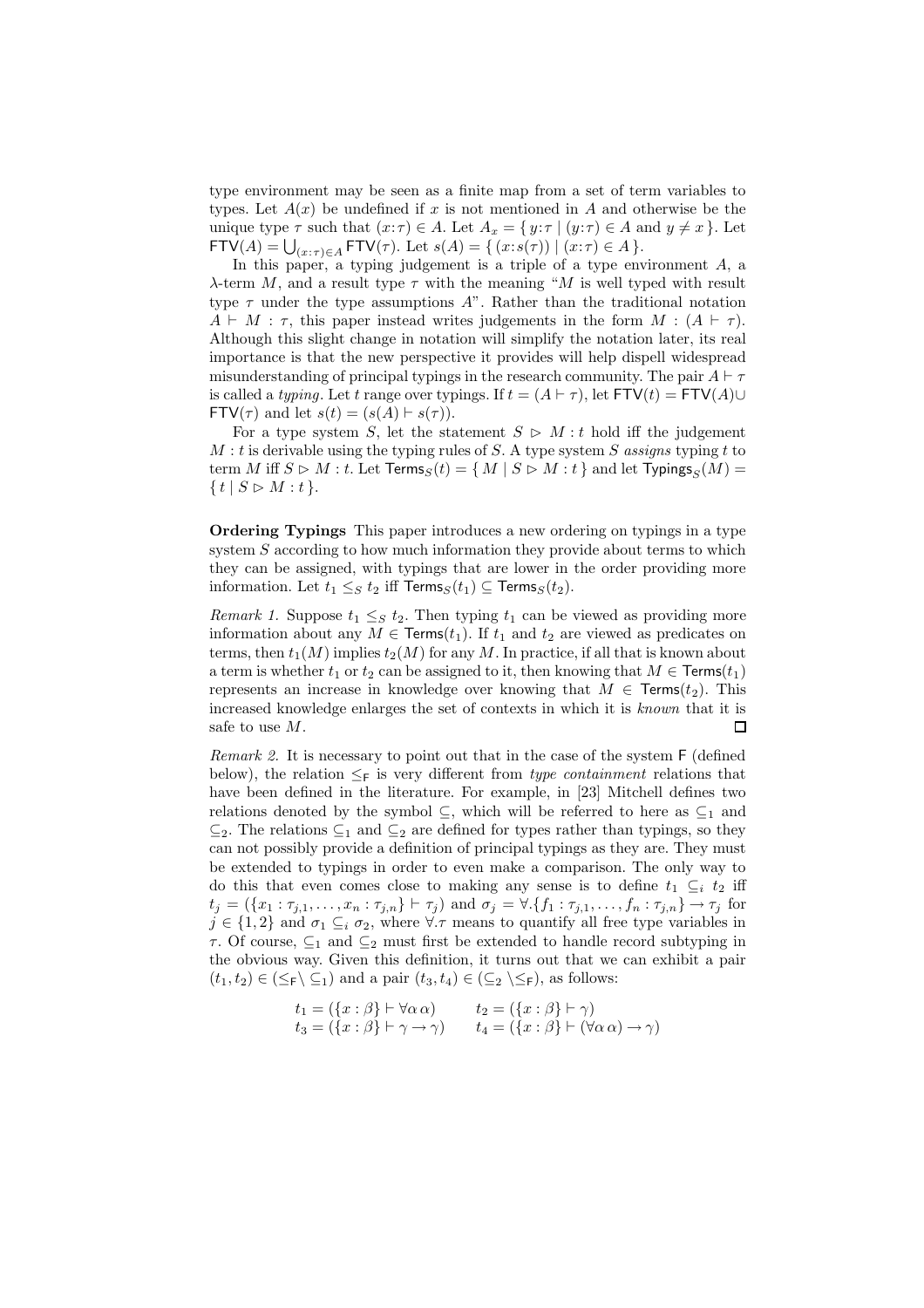In my opinion, the difference is caused by the fact that both relations  $\subseteq_1$  and  $\subseteq_2$  are defined w.r.t. a model in which obtaining the meaning of a term requires first assigning meanings to all free variables. This second-class treatment of free variables is not truly compatible with obtaining principal typings.  $\Box$ 

Some Specific Type Systems The formulation of the simply typed lambda calculus (STLC) presented here is in Curry style, meaning that type information is assigned to pure  $\lambda$ -terms [6]. The set Types(STLC) is the subset of Types containing all types which do not mention ∀ or ∩. The typing rules of STLC are CON, VAR, APP, and ABS:

CON

\n
$$
⇒ c : (A ⊢ o)
$$
\nVAR

\n
$$
A(x) = \tau
$$
\n
$$
⇒ x : (A ⊢ τ)
$$
\nAPP

\n
$$
(M : (A ⊢ σ → τ) and N : (A ⊢ σ))
$$
\n
$$
⇒ (MN) : (A ⊢ τ)
$$
\nABS

\n
$$
M : (A_x ∪ \{x : σ\} ⊢ τ)
$$
\n
$$
⇒ (\lambda x.M) : (A ⊢ σ → τ)
$$

The Hindley/Milner type system (HM) is an extension of STLC which was introduced by Milner for use in the ML programming language [21, 22]. The HM system introduces a syntactic form (let  $x = M$  in N) for allowing definitions with polymorphic types. The set Types(HM) is the subset of Types containing all types which do not mention ∩ and which do not mention ∀ inside either argument of a function type constructor (" $\rightarrow$ "). In a typing  $(A \vdash \tau)$ , the type  $\tau$  must not mention  $\forall$ . The typing rules of HM are CON, APP, and ABS from STLC and the new typing rules VAR<sub>HM</sub> and LET:

\n
$$
\begin{aligned}\n &\text{VAR}_{\text{HM}} \quad (A(x) = \forall \vec{\alpha} \cdot \tau \text{ and } \text{dom}(s) = \{\vec{\alpha}\}) \quad \Rightarrow \quad x : (A \vdash s(\tau)) \\
 &\text{LET} \quad (M : (A \vdash \tau) \text{ and } \{\vec{\alpha}\} = \text{FTV}(\tau) \setminus \text{FTV}(A) \text{ and } N : (A_x \cup \{x : \forall \vec{\alpha} \cdot \tau\} \vdash \sigma)) \\
 &\Rightarrow \text{ (let } x = M \text{ in } N) : (A \vdash \sigma)\n \end{aligned}
$$
\n

Girard formulated System F [8] (independently invented by Reynolds [28]) in the Church style, with explicitly typed terms. The Curry style presentation of F which is given here was first published by Leivant [20]. The set Types(F) is the subset of Types containing all types which do not mention ∩. The typing rules of F are CON, VAR, APP, and ABS from STLC and the new typing rules INST and GEN:

**INST** 
$$
(M : (A \vdash \forall \alpha \sigma) \text{ and } s = {\alpha \mapsto \tau}) \Rightarrow M : (A \vdash s(\sigma))
$$
  
**GEN**  $(M : (A \vdash \sigma) \text{ and } \alpha \notin \text{FTV}(A)) \Rightarrow M : (A \vdash \forall \alpha \sigma)$ 

### 3 History of Principal Typings

#### 3.1 Basic Motivations and STLC

The notions of principal type and principal typing (which has also been called principal pair) first occurred in the context of type assignment systems for the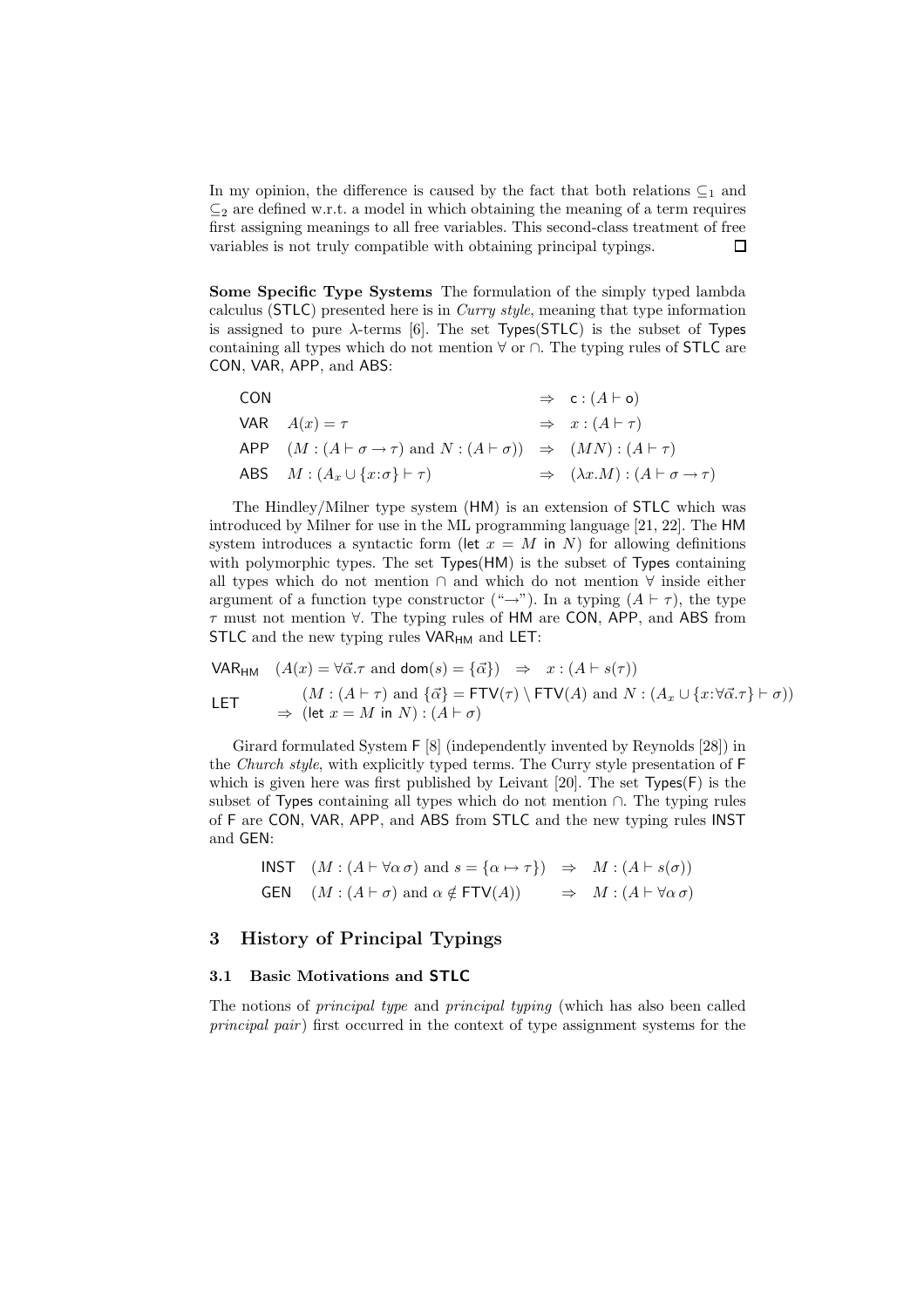λ-calculus or combinatory logic using simple types. The motivation was determining whether a term is typable and finding types for the term if it is typable. The key idea is to define the typing algorithm by structural recursion on terms. This means that in calculating types for a term  $M$ , the algorithm will invoke itself recursively on the immediate subterms of M. For this to work, the result returned by the recursive invocations must be sufficiently informative.

Example 1. This example illustrates why there is a need for some sort of "most general" typing in the process of inferring type information. Consider these  $\lambda$ terms:

$$
M = \lambda z. NP \qquad N = \lambda w. w(wz) \qquad P = \lambda yx. x
$$

A type inference algorithm Inf for STLC defined using structural recursion would generate a call tree like this:

$$
\mathsf{Inf}(M)=\mathsf{Cmb}_\lambda(z,\mathsf{Inf}(NP))=\mathsf{Cmb}_\lambda(z,\mathsf{Cmb}_\text{@}(\mathsf{Inf}(N),\mathsf{Inf}(P)))
$$

Here the algorithm Inf uses two subalgorithms  $\mathsf{Cmb}_{\lambda}$  and  $\mathsf{Cmb}_{\mathfrak{g}}$  to combine the results from recursively processing the subterms.

Suppose the recursive call to  $\text{Inf}(P)$  were to return the typing  $t_1 = (\emptyset \vdash$  $\alpha \rightarrow \alpha \rightarrow \alpha$ ), which is a derivable **STLC** typing for P. Unfortunately, there would be no way that  $\mathsf{Cmb}_{\mathsf{Q}}$  could combine this result with any typing for N to yield a typing for NP. The application  $(w(wz))$  inside N needs w to have a type of the shape  $\sigma \to \sigma$  for some  $\sigma$ . This could be solved by using a typing like  $t_2 = (\emptyset \vdash (\alpha \rightarrow \alpha) \rightarrow \alpha \rightarrow \alpha)$  for P.

However, the only thing that  $\mathsf{Cmb}_{\odot}$  knows about the subterm P is the typing  $t_1$ , which does not imply the typing  $t_2$ . This can be seen from the following example of a term  $P' \in \text{Terms}(t_1) \setminus \text{Terms}(t_2)$ :

$$
P' = \lambda xy.(\lambda z.x)(\lambda w.wx(wyx))
$$

To see more precisely why  $P' \in \text{Terms}(t_1)$ , here is a type-annotated version:

$$
P' = \lambda x^{\alpha}.\lambda y^{\alpha}.(\lambda z^{(\alpha \to \alpha \to \alpha)\to \alpha}.x)(\lambda w^{\alpha \to \alpha \to \alpha}.wx(wyx))
$$

It should also be clear why  $P' \notin \textsf{Terms}(t_2)$  — the types of x and y are forced to be the same by the applications  $(wx)$  and  $(wy)$ , and this prevents  $P'$  from having a result type of the shape  $\sigma \to \sigma$ . Thus,  $t_1 \nleq t_2$ .

The problem here is that the result that  $\text{Inf}(P)$  returned is not the most general result. It would have been more useful to have returned the result  $t_3 =$  $(\emptyset \vdash \beta \to \alpha \to \alpha)$ . In fact,  $t_3$  is in a certain sense the *best* possible result, because it can be checked that  $t_3 \leq t$  for every  $t \in \text{Typings}(P)$ . □

To avoid the kind of problems mentioned in example 1, type inference algorithms have been designed so that their intermediate results for subterms are, in some sense, most general. There have been several different ways of characterizing the needed notions of "most general". Hindley [10] gives the following definitions which were intended for use with STLC.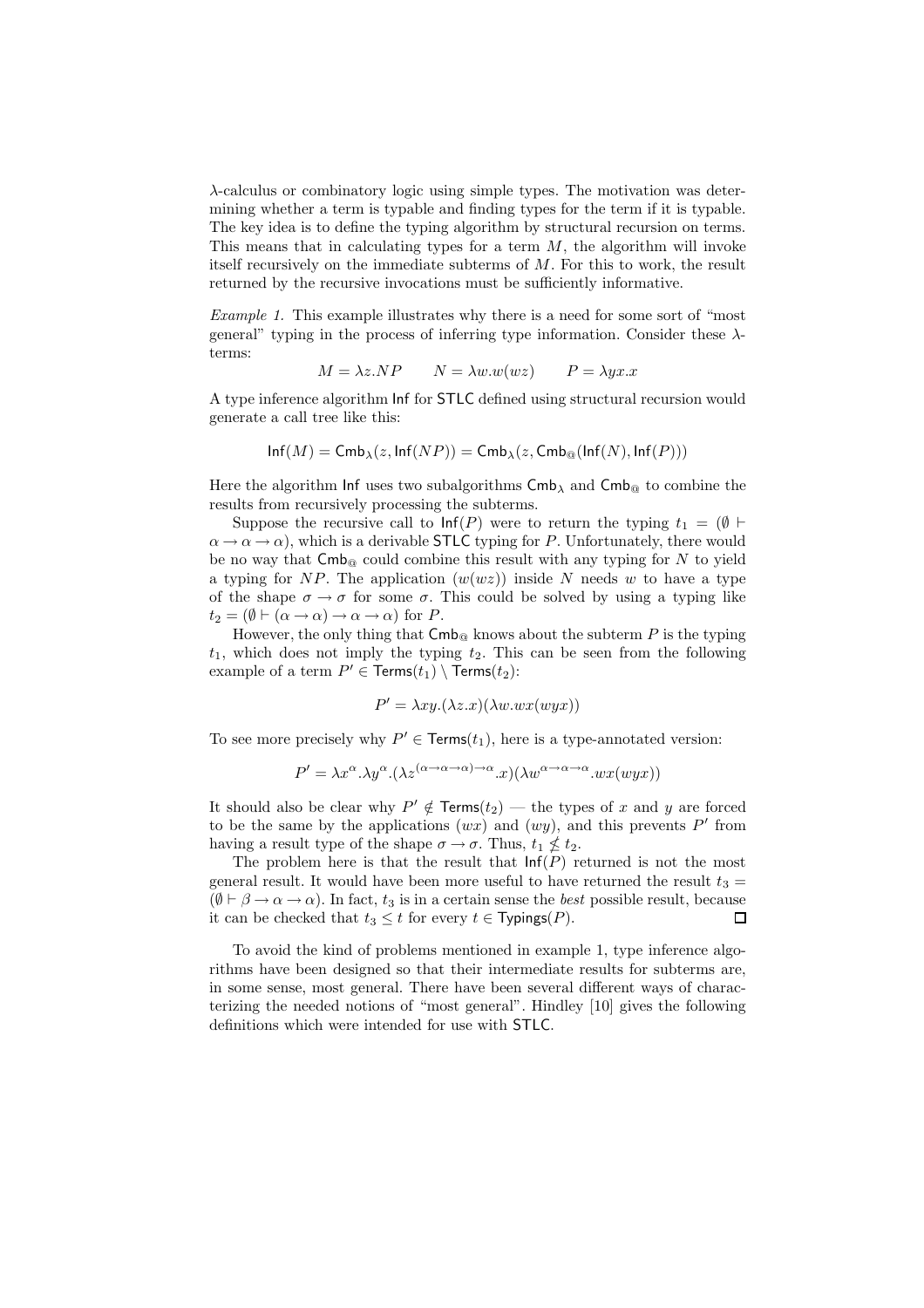**Definition 1 (Hindley's Principal Type).** A principal type in system S of a term M is a type  $\tau$  such that

- 1. there exists a type environment A such that  $S \triangleright M : (A \vdash \tau)$ , and
- 2. if  $S \triangleright M : (A' \vdash \tau')$ , then there exists some s such that  $\tau' = s(\tau)$ .

Hindley used the name "principal pair" for what is called here "principal typing".

Definition 2 (Hindley's Principal Typing). A principal typing in system S of a term M is a typing  $t = (A \vdash \tau)$  such that

- 1.  $S \triangleright M : t$ , and
- 2. if  $S \supset M : t'$  for some typing  $t' = (A' \vdash \tau')$ , then there exists some s such that  $A' \supseteq s(A)$  and  $\tau' = s(\tau)$ . Π

Clearly, if  $t = (A \vdash \tau)$  is a principal typing for a term M, then the result type  $\tau$  is a principal type. The key property satisfied by **STLC** w.r.t. these definitions is the following. (See [10] for the history of this discovery.)

Theorem 1 (Principality for STLC). Every term typable in STLC has a principal typing and a principal type. Also, there is an algorithm that decides if a term is typable in STLC and if the answer is "yes" outputs the principal typing.  $\Box$ 

Hindley gave a further definition of a principal derivation (called by Hindley "deduction") which is not needed for this discussion. These definitions of Hindley essentially represent the earlier approaches of Curry and Feys [6] and Morris [24]. There are two important aspects of this approach:

- 1. The notion of "more general" is tied to substitution and weakening. For STLC, this exactly captures what is needed, but this fails for more sophisticated type systems.
- 2. The literature using these definitions freely switches between "principal type" and "principal typing" (or "principal pair"). The algorithms for STLC which are described as having the goal of calculating the "principal type" in fact are designed to calculate principal typings. Because for STLC every term has both a principal typing and a principal type, many people did not pay much attention to the difference. For more sophisticated type systems the difference becomes important.

### 3.2 Type Polymorphism and HM

Although STLC is well behaved, in practice it is quite insufficient for programming languages. To overcome the limitations of STLC, various approaches to adding type polymorphism have been explored and for each approach efforts have been directed to the problem of type inference.

One approach to adding type polymorphism is System F, which was discovered around the beginning of the early 1970s. Towards the end of that decade people were thinking about Curry-style presentations of F and how to perform type inference for it [20]. In the mid-1990s, I proved that typability for F is undecidable and that therefore there is no complete and always terminating type

 $\Box$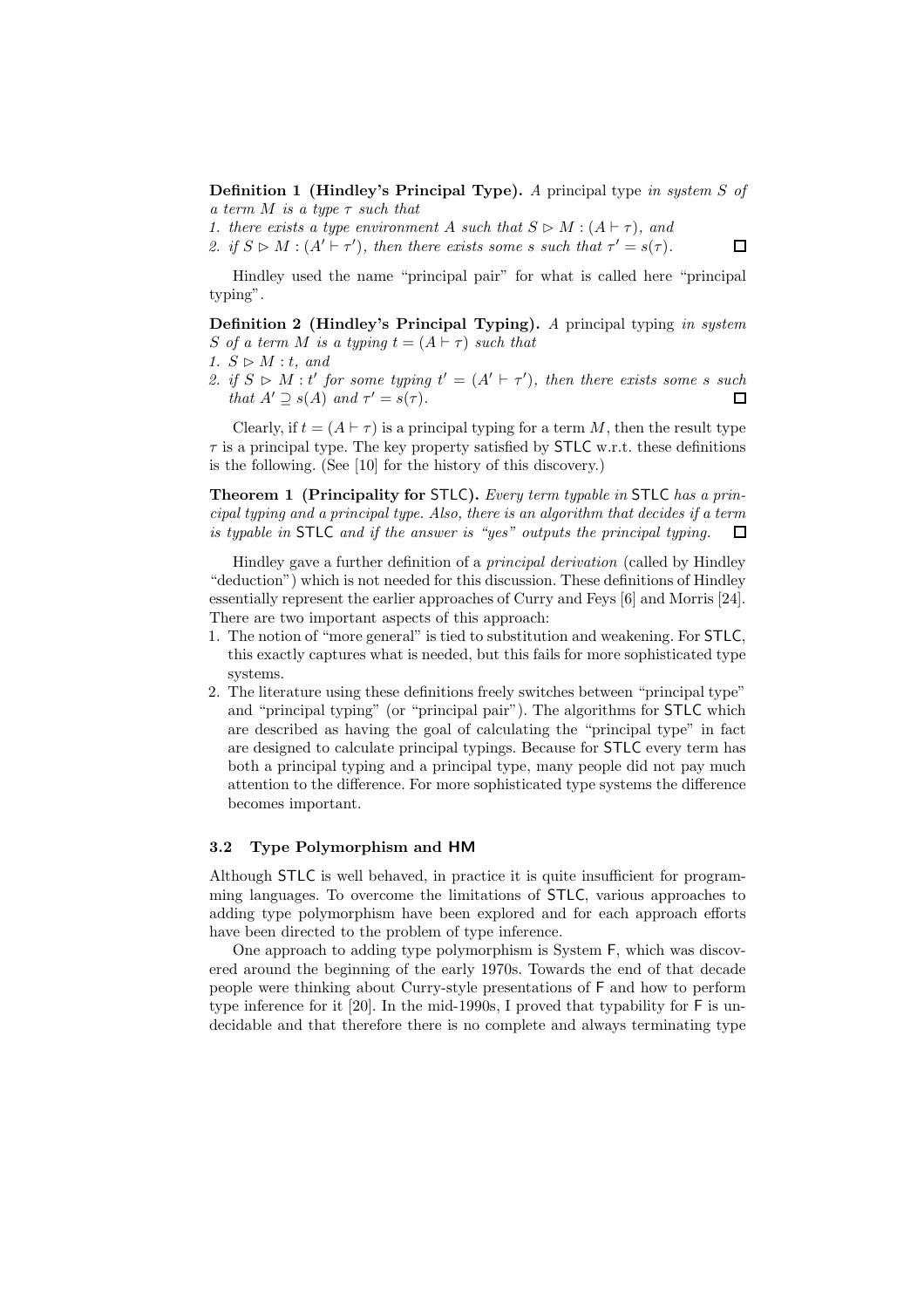inference algorithm for F [36, 39]. Later in this paper, the further result that F does not have principal typings is proven.

So far, the most successful and widely used approach to adding type polymorphism is the Hindley/Milner (HM) system, an extension of STLC and also a restriction of F. The approach to type inference for HM differs from that for STLC, because Hindley's notion of principal typing (needed by the type inference algorithms used for STLC) quite clearly does not hold for HM.

Example 2. This example illustrates why definition 2 is not useful for HM. Consider the  $\lambda$ -terms  $M = (\text{let } x = (\lambda y. y) \text{ in } N)$  and  $N = (xx)$ . The term M is typable in HM. For example, the judgement  $M : t$  where  $t = (\emptyset \vdash \alpha \rightarrow \alpha)$  can be derived in HM. A derivation of this typing might use as an intermediate step the assignment of the typing  $t_1 = (\{x:\forall \beta \beta \rightarrow \beta\} \vdash \alpha \rightarrow \alpha)$  to the subterm N. Given any  $\sigma$ , let  $\sigma^0$  stand for  $\sigma$  and let  $\sigma^{i+1}$  stand for  $\sigma^i \to \sigma^i$ . Thus, using the new abbreviation,  $t_1 = (\{x : \forall \beta \beta^1 \} \vdash \alpha^1)$ . The subterm N can in fact be assigned for any  $i \geq 0$  the typing  $t_i = (\{x: \forall \beta \ldotp \beta^i\} \vdash \alpha^i)$ . And for distinct  $i, j \geq 0$ , there is no substitution s such that  $t_i = s(t_j)$ . Furthermore, it is not hard to check for  $i \geq 0$  that for any other typing  $t'$  assignable to N, that there is no substitution s such that  $t_i = s(t')$ . So N has no principal typing using definition 2. In contrast, the term  $M$  does have a principal typing by that definition, namely  $t$ . Although some  $HM$ -typable terms (e.g.,  $N$ ) have no principal typings by definition 2, it turns out that any HM-typable term with no free variables does.  $\Box$ 

Until this paper, it was not known whether we were simply not clever enough to conceive of a set of operations which would yield all other HM typings from (hypothetical) HM principal typings. Later in this paper, it is shown that there is no reasonable replacement definition of principal typing that will work for HM.

Milner's cleverness was in finding a way around this problem. The key lies in in the following definition (a clear statement of which can be found in [9]).

#### Definition 3 (A-Typable and A-Principal).

- 1. A term  $M$  is A-typable in HM iff there is some  $A'$  mentioning only monotypes (types without any occurrence of " $\forall$ ") and some type  $\tau$  such that  $M : (A \cup A' \vdash$  $\tau$ ) is derivable in HM.
- 2. A typing  $(A \cup A' \vdash \tau)$  is A-principal for term M in HM iff
	- (a)  $A'$  mentions only monotypes,
	- (b)  $M : (A \cup A' \vdash \tau)$  is derivable in HM, and
	- (c) whenever  $M : ((s(A)) \cup A'' \vdash \tau')$  for  $A''$  mentioning only monotypes is derivable, there is a substitution s' which behaves the same as s on  $FTV(A)$ such that  $A'' \supseteq (s'(A'))$  and  $\tau' = s'(\tau)$ .  $\square$

The property that HM satisfies w.r.t. the above definition is the following, due to Damas and Milner [7].

**Theorem 2 (Principality for HM).** If a term is A-typable in HM, then it has a A-principal typing in HM. Also, there is an algorithm that decides if a term is A-typable in HM and if the answer is "yes" outputs its A-principal typing.Π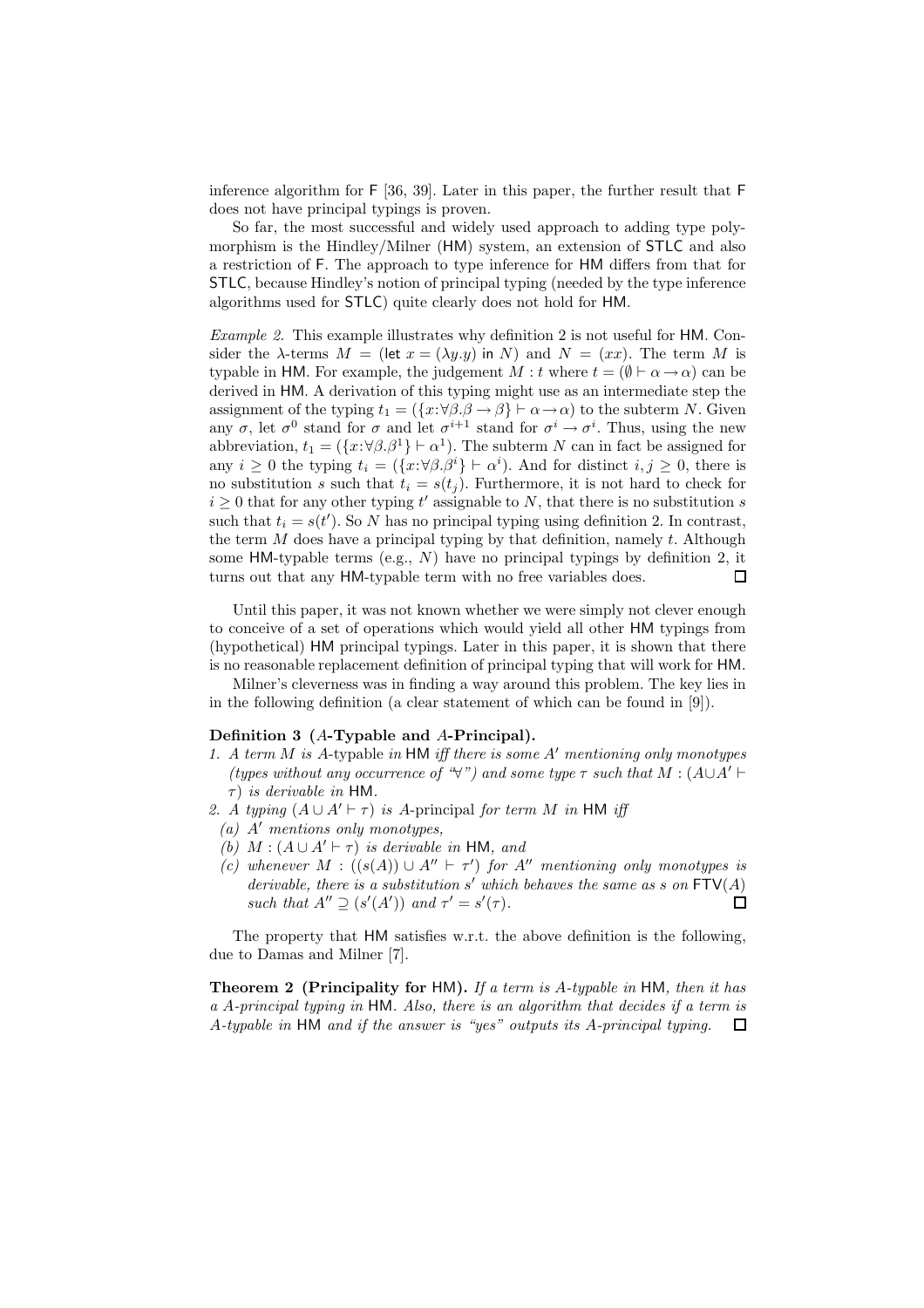It is not hard to see that a closed term (with no free variables) is A-typable iff it is  $\emptyset$ -typable. So theorem 2 implies that typability is decidable for closed programs and that closed programs have ∅-principal typings. This is good enough for use in a type inference algorithm for a programming language implementation and, indeed, the HM type system has been very widely used as a result. There are some drawbacks that should be noticed:

- 1. In order to take advantage of the notion of A-principality, any polymorphic types to be used in a term  $M$  must be determined before analyzing  $M$ . So in analyzing a subterm of the shape (let  $x = N$  in M), the subterm N must be completely analyzed before  $M$  and the result of analyzing  $N$  is used in analyzing M. This is the behavior of Milner's algorithm  $W$  [21].
- 2. Because the only notion of principality requires fixing the part of the type environment containing polytypes, for an arbitrarily chosen HM-typable term there does not seem to be an HM typing which represents all possible typings for that term. Later in this paper it is shown in fact that this is not mere appearance — individual HM typings can not be used to represent all possible HM typings for a term. This makes it more difficult to use the HM type system for approaches that involve *incremental* or *separate* computation of type information. So HM may not be right for some applications.

#### 3.3 Principal Typings with Intersection Types

At the present time, for a type system to support both type polymorphism and principal typings, the most promising approaches rely on the use of intersection types. There is not room in this paper to go into much detail about intersection types, so the discussion here gives only the highlights.

The first system of intersection types for which principal typings was proved was presented by Coppo, Dezani, and Venneri [3] (a later version is [4]). The same general approach has been followed by Ronchi Della Rocca and Venneri [30] and van Bakel [34] for other systems of intersection types. In this approach, finding a principal typing algorithm for a term M involves

- finding a normal form (or *approximate* normal form)  $M'$  for  $M$ ,
- assigning a typing t to  $M'$ ,
- $-$  proving that any typing for the normal form  $M'$  is also a typing for the original term M, and
- proving that any other typing  $t'$  for the normal form  $M'$  can be obtained from t by a sequence of operations each of which is one of expansion (sometimes called *duplication*), *lifting* (implementing subtyping, sometimes called *rise*), or substitution.

This general approach is summarized nicely in [35, §5.3]. This is intrinsically an impractical method and hence is primarily of theoretical interest. The definitions of the operations on typings are sometimes quite complicated, so they will not be discussed in this paper.

The first unification-based approach to principal typing with intersection types is by Ronchi Della Rocca [29]. An always-terminating restriction is pre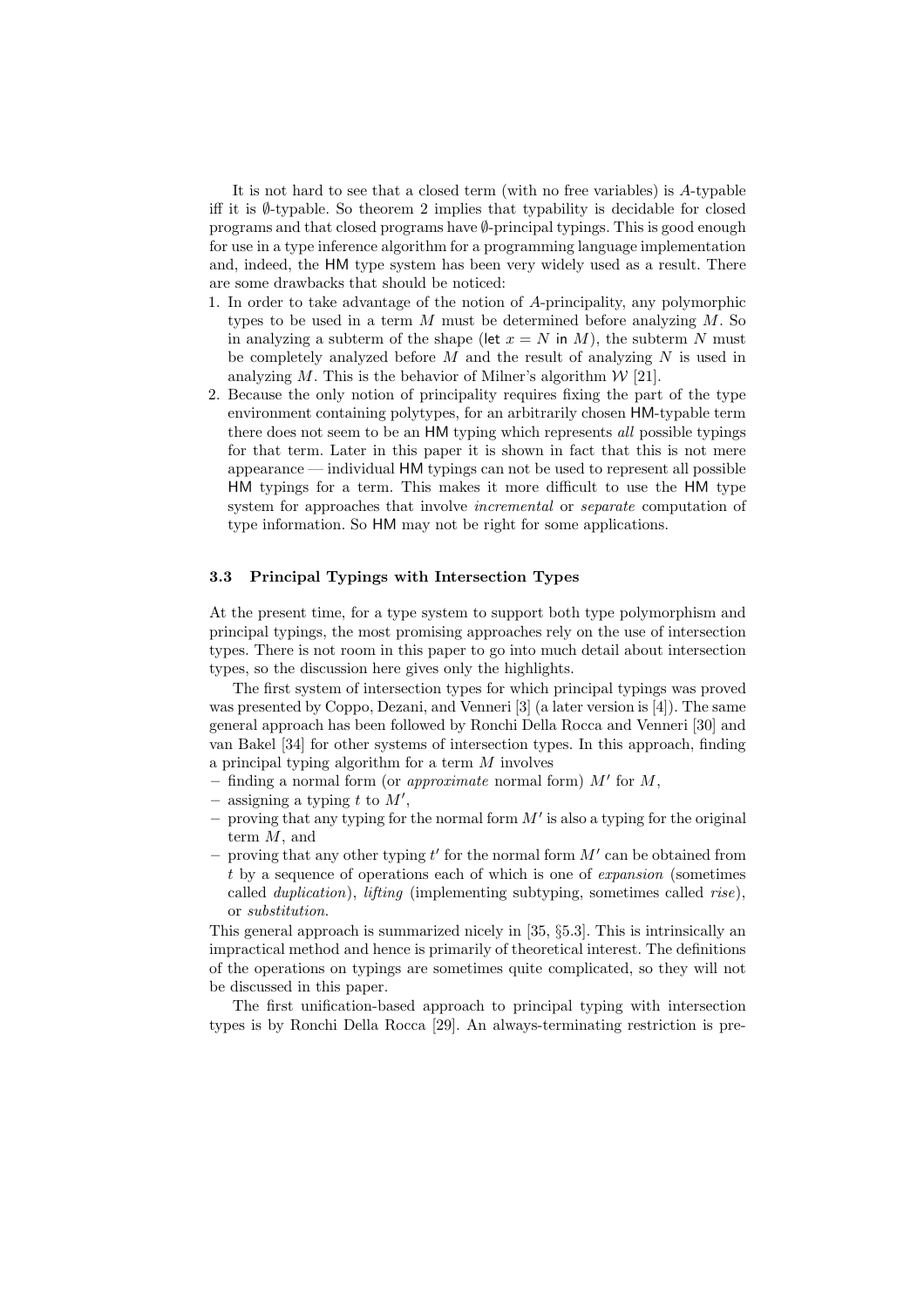sented which bounds the height of types. Unfortunately, this approach uses a complicated approach to expansion and is thus quite difficult to understand.

The first potentially practical approaches to principal typing with intersection types were subsequent unification-based methods which focused on the rank-2 restriction of intersection types. Van Bakel presented a unification algorithm for principal typing for a rank-2 system [34]. Later independent work by Jim also attacks the same problem, but with more emphasis on handling practical programming language issues such as recursive definitions, separate compilation, and accurate error messages [15]. Successors to Jim's method include Banerjee's [1], which integrates flow analysis, and Jensen's [13], which integrates strictness analysis. Other approaches to principal typings and type inference with intersection types include [5] and [12].

The most recent development in this area is the introduction of the notion of expansion variables [19]. The key idea is that with expansion variables, the earlier notions of expansion and substitution can be integrated in a single notion of substitution called β-substitution. This results in a great simplification over earlier approaches beyond the rank-2 restriction. However, there are still many technical issues needing to be overcome before this is ready for general use.

### 3.4 An Observation about all Previous Definitions

The following holds for each system S with principal typings that I know about. In S, each typable term M can be assigned a typing t which is principal for M in the sense that for every other typing  $t'$  assignable to  $M$ , there exist operations  $O_1, \ldots, O_n$  such that

 $-t' = O_n(\cdots(O_1(t))\cdots),$  and

– the operations are *sound* in the sense that for any term N, if  $S \triangleright N : t$ , then  $S \triangleright N : t_i$  where  $t_i = O_i(\cdots(O_1(t)) \cdots)$  for  $1 \leq i \leq n$ .

For some (but not all) systems a stronger statement about the soundness of the operations holds:

For  $0 \leq i < n$  and any term N, if  $S \supset N : t'$ , then  $S \supset N : O_i(t')$ .

For STLC, these operations are substitution and weakening, which are sound in the stronger sense (provided weakening is defined to do nothing on typings already mentioning the term variable in question). For various systems with intersection types, these operations are expansion, lifting, rise, as well as substitution and weakening. In some systems with intersection types, these operations are sound in the stronger sense, and in others, they are sound in the weaker sense.

**Observation 3** In each such system S, if t is principal for M, then  $t \leq_S t'$  for  $every t' \in \text{Typings}_{S}(M).$  $\Box$ 

# 4 A New Definition of Principal Typing

In designing a general definition of "principal typing", the important issue seems to be the following: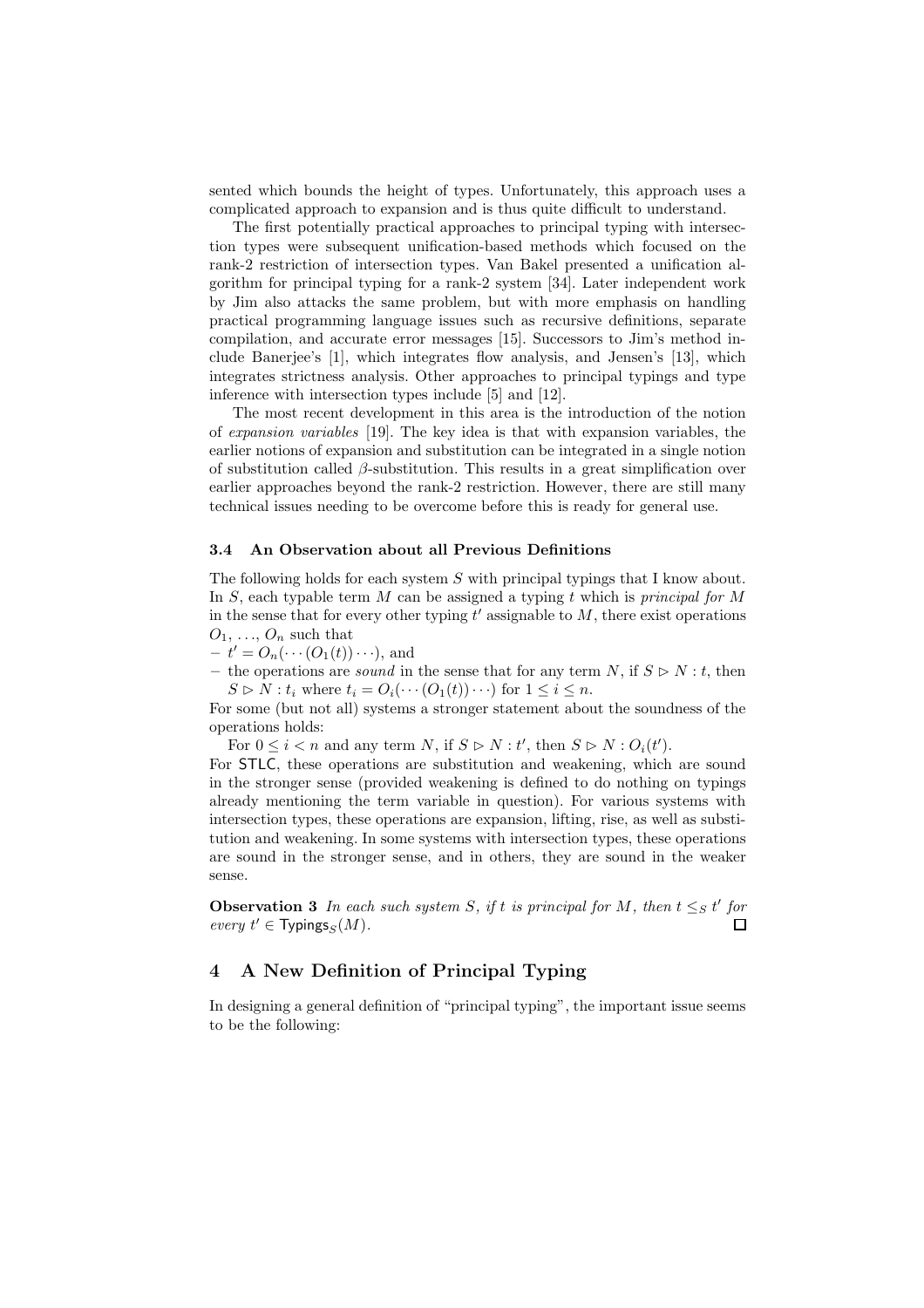A principal typing in S for a term M should be a typing for M which somehow represents all other possible typings in S for M.

This paper has already introduced the new technical machinery necessary to capture this notion in the information order  $\leq_S$  on typings. This suggests that the following new definition is the right one.

**Definition 4 (Principal Typing).** A typing  $t$  is principal in system  $S$  for term M iff  $S \triangleright M : t$  and  $S \triangleright M : t'$  implies  $t \leq_S t'$ . П

#### 4.1 Positive Results

The first thing to check about the new definition is whether existing definitions for specific type systems are instances of the new definition. In all cases, every typing that is principal by one of the old definitions is principal by the new one. This is justified by observation 3.

It remains to be considered whether every typing in a system S that is principal by the new definition is also principal by the old one for S. For STLC, the new definition corresponds exactly to the old definition.

**Theorem 4.** A typing t is principal in STLC for M according to definition 2 iff t is principal in STLC for M according to definition 4. П

All proofs are in the appendix.

For some other type systems, the new definition will be slightly more liberal, accepting some additional typings as being principal. For example, consider the term  $\omega = (\lambda x . x x)$ . The usual principal typing of  $\omega$  in a system with intersection types is  $t_1 = (\emptyset \vdash (\alpha \rightarrow \beta) \cap \alpha \rightarrow \beta)$ . With the new definition,  $t_2 = (\emptyset \vdash$  $(\alpha \rightarrow \beta) \cap \alpha \cap \gamma \rightarrow \beta$  is also a principal typing, because in some systems with intersection types a term can be assigned  $t_1$  iff it can be assigned  $t_2$ . This is merely a harmless quirk. The old definitions ruled out unneeded intersections with type variables because they were inconvenient.

### 4.2 Type Systems without Principal Typings

The new definition 4 of principal typings can be used to finally prove that certain type systems do not have principal typings. These results are significant, as clarified by this statement by Jim in [14] about the best previous knowledge:

"This imprecision [in the definition of principal typings] makes it impossible for us to prove that a given type system lacks the principal type property."

Theorem 5. The HM system does not have principal typings for all terms.  $\Box$ 

It is quite important that the research community is made aware of Theorem 5, because as Jim points out in [14], "a number of authors have published offhand claims that ML possesses the principal typings property".

Theorem 6. System F does not have principal typings for all terms.

 $\Box$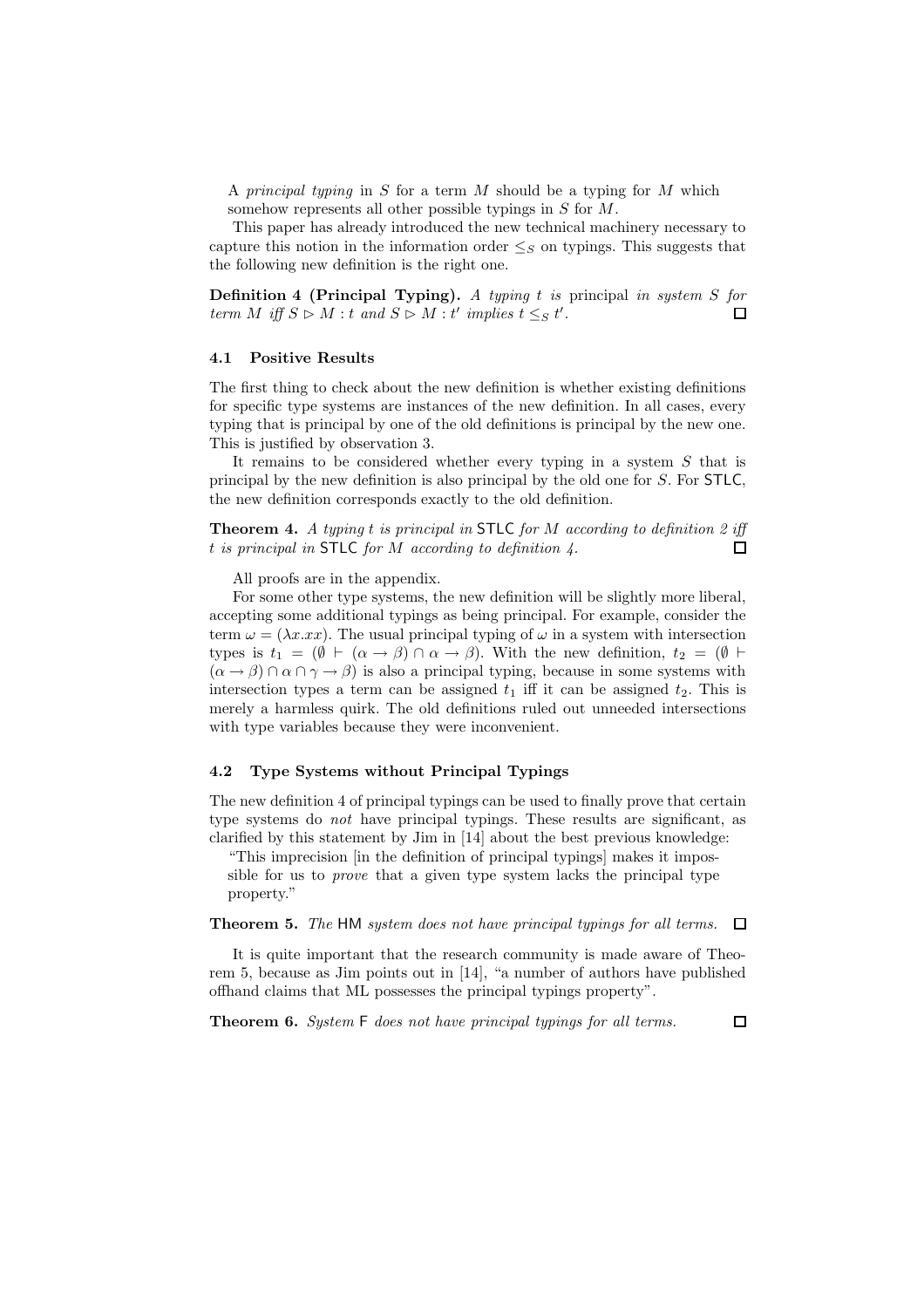### References

- [1] A. Banerjee. A modular, polyvariant, and type-based closure analysis. In Proc. 1997 Int'l Conf. Functional Programming. ACM Press, 1997.
- [2] H. P. Barendregt. The Lambda Calculus: Its Syntax and Semantics. North-Holland, revised edition, 1984.
- [3] M. Coppo, M. Dezani-Ciancaglini, B. Venneri. Principal type schemes and λ-calculus semantics. In Hindley and Seldin [11].
- [4] M. Coppo, M. Dezani-Ciancaglini, B. Venneri. Functional characters of solvable terms. Z. Math. Logik Grundlag. Math., 27(1), 1981.
- [5] M. Coppo, P. Giannini. A complete type inference algorithm for simple intersection types. In 17th Colloq. Trees in Algebra and Programming, vol. 581 of LNCS. Springer-Verlag, 1992.
- [6] H. B. Curry, R. Feys. Combinatory Logic I. Studies in Logic and the Foundations of Mathematics. North-Holland, Amsterdam, 1958.
- [7] L. Damas, R. Milner. Principal type schemes for functional programs. In Conf. Rec. 9th Ann. ACM Symp. Princ. of Prog. Langs., 1982.
- [8] J.-Y. Girard. Interprétation Fonctionnelle et Elimination des Coupures de l'Arithmétique d'Ordre Supérieur. Thèse d'Etat, Université de Paris VII, 1972.
- [9] R. Harper, J. C. Mitchell. On the type structure of Standard ML. ACM Trans. on Prog. Langs. & Systs., 15(2), 1993.
- [10] J. R. Hindley. Basic Simple Type Theory, vol. 42 of Cambridge Tracts in Theoretical Com-puter Science. Cambridge University Press, 1997.
- [11] J. R. Hindley, J. P. Seldin, eds. To H. B. Curry: Essays on Combinatory Logic, Lambda Calculus, and Formalism. Academic Press, 1980. [12] B. Jacobs, I. Margaria, M. Zacchi. Filter models with polymorphic types. Theoret. Comp.
- $Sci., 95, 1992.$ <br>[13] T. Jensen J.
- [13] T. Jensen. Inference of polymorphic and conditional strictness properties. In POPL '98 [26].
- [14] T. Jim. What are principal typings and what are they good for? Tech. memo. MIT/LCS/TM-532, MIT, 1995.<br>[15] T. Jim. What are principal typings and what are they good for? In *Conf. Rec. POPL '96:*
- 23rd ACM Symp. Princ. of Prog. Langs., 1996.<br>[16] P. Jouvelot, D. K. Gifford. Algebraic reconstruction of types and effects. In Conf. Rec. 18th
- Ann. ACM Symp. Princ. of Prog. Langs., 1991.
- [17] A. J. Kfoury, H. G. Mairson, F. A. Turbak, J. B. Wells. Relating typability and expressibility in finite-rank intersection type systems. In Proc. 1999 Int'l Conf. Functional Programming. ACM Press, 1999.
- [18] A. J. Kfoury, J. B. Wells. A direct algorithm for type inference in the rank-2 fragment of the second-order λ-calculus. In Proc. 1994 ACM Conf. LISP Funct. Program., 1994. [19] A. J. Kfoury, J. B. Wells. Principality and decidable type inference for finite-rank intersection
- types. In Conf. Rec. POPL '99: 26th ACM Symp. Princ. of Prog. Langs., 1999. [20] D. Leivant. Polymorphic type inference. In Conf. Rec. 10th Ann. ACM Symp. Princ. of Prog.
- Langs., 1983.
- [21] R. Milner. A theory of type polymorphism in programming. J. Comput. System Sci., 17, 1978. [22] R. Milner, M. Tofte, R. Harper, D. B. MacQueen. The Definition of Standard ML (Revised). MIT Press, 1997.
- [23] J. C. Mitchell. Polymorphic type inference and containment. In G. Huet, ed., *Logical Founda*tions of Functional Programming, chapter 8. Addison-Wesley, 1990.
- [24] J. H. Morris. Lambda-calculus Models of Programming Languages. PhD thesis, Massachusetts Institute of Technology, Cambridge, Mass., U.S.A., 1968.
- [25] B. Pierce. Bounded quantification is undecidable. *Inform.*  $\&$  Comput., 112, 1994. [26] Conf. Rec. POPL '98: 25th ACM Symp. Princ. of Prog. Langs., 1998.
- [26] Conf. Rec. POPL '98: 25th ACM Symp. Princ. of Prog. Langs., 1998.<br>[27] G. Pottinger, A type assignment for the strongly normalizable  $\lambda$ -terms.
- [27] G. Pottinger. A type assignment for the strongly normalizable λ-terms. In Hindley and Seldin  $\begin{bmatrix} 11 \\ 28 \end{bmatrix}$ .
- J. C. Reynolds. Towards a theory of type structure. In Colloque sur la Programmation, vol. 19 of LNCS, Paris, France, 1974. Springer-Verlag.
- [29] S. Ronchi Della Rocca. Principal type schemes and unification for intersection type discipline. Theoret. Comp. Sci., 59(1–2), 1988.
- [30] S. Ronchi Della Rocca, B. Venneri. Principal type schemes for an extended type theory. Theoret. Comp. Sci., 28(1–2), 1984.
- [31] A. Schubert. Second-order unification and type inference for Church-style polymorphism. In POPL '98 [26].
- [32] J.-P. Talpin, P. Jouvelot. The type and effect discipline. *Inform. & Comput.*, 111(2), 1994.<br>[33] P. Urzyczyn. Type reconstruction in  $\mathbf{F}_{\omega}$ . *Math. Structures Comput. Sci.*, 7(4), 1997.
- [34] S. J. van Bakel. Intersection Type Disciplines in Lambda Calculus and Applicative Term
- Rewriting Systems. PhD thesis, Catholic University of Nijmegen, 1993. [35] S. J. van Bakel. Intersection type assignment systems. Theoret. Comp. Sci., 151(2), 1995.
- [36] J. B. Wells. Typability and type checking in the second-order  $\lambda$ -calculus are equivalent and undecidable. In *Proc. 9th Ann. IEEE Symp. Logic in Comp. Sci.*, 1994. Superseded by [39].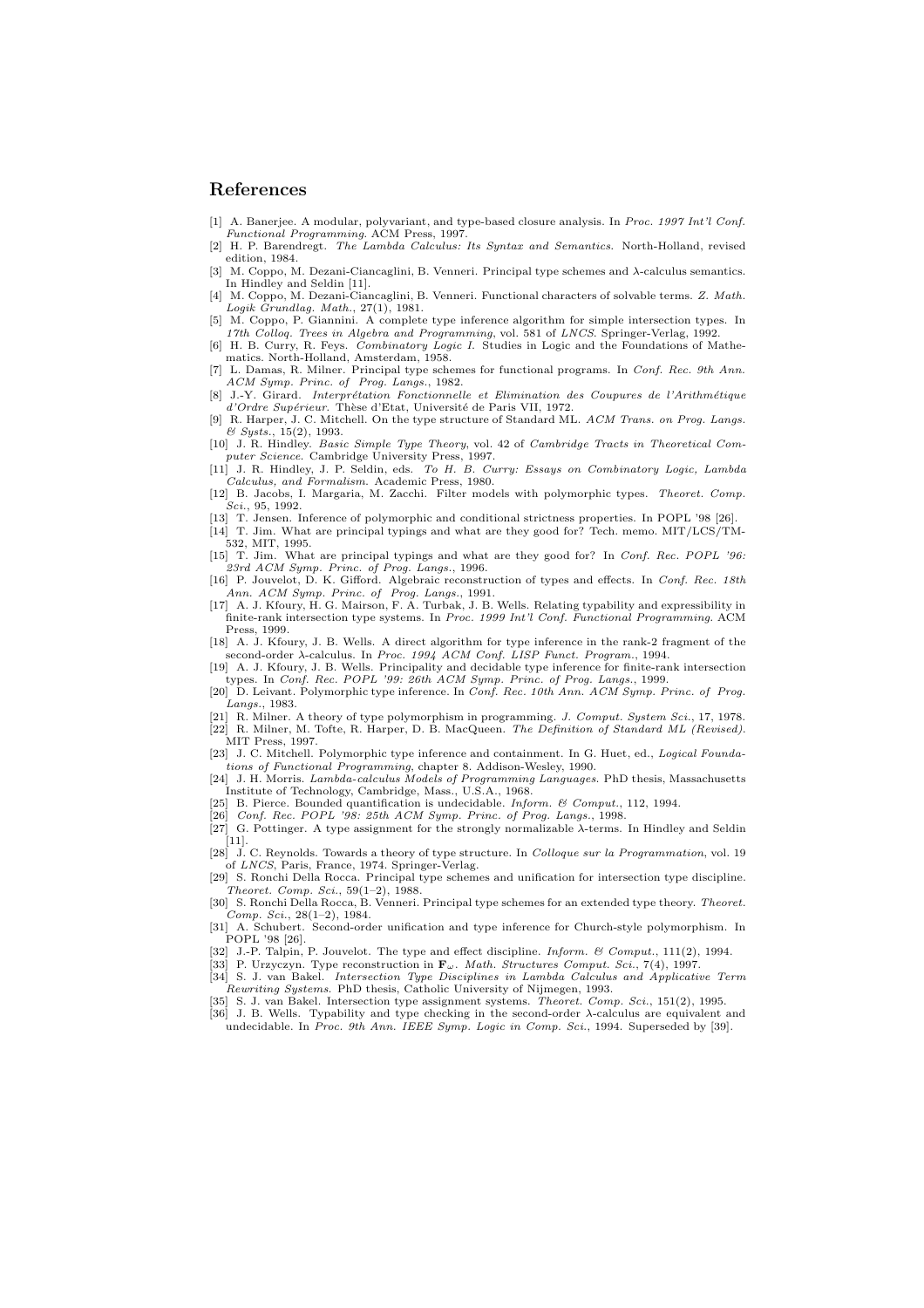[37] J. B. Wells. Typability is undecidable for F+eta. Tech. Rep. 96-022, Comp. Sci. Dept., Boston Univ., 1996. [38] J. B. Wells. Type Inference for System F with and without the Eta Rule. Ph.D. thesis, Boston

Univ., 1996.<br>
[39] J. B. Wells. Typability and type checking in System F are equivalent and undecidable. Ann.

Pure Appl. Logic, 98(1–3), 1999. Supersedes [36].

# Appendix: Proofs

### 4.3 Properties of STLC

The analysis of the new definition vs. the old definition for STLC proceeds in two parts.

**Lemma 1.** Let  $t = (A \vdash \tau)$  be a STLC typing (maybe or maybe not derivable). 1. Then  $t \leq$ STLC  $s(t)$  for any type substitution s.

2. Then  $t \leq$ STLC  $(A \cup A' \vdash \tau)$  for any type environment A' such that  $\text{dom}(A) \cap$  $\mathsf{dom}(A') = \emptyset.$ П

#### Proof.

1. By [10, §3A2.1(ii)], if  $STLC \rhd M : t$ , then  $STLC \rhd M : s(t)$ .

2. By [10, §2A9.1], if STLC  $\triangleright M : (A \vdash \tau)$ , then STLC  $\triangleright M : (A \cap A' \vdash \tau)$ .  $\Box$ 

**Theorem 7.** Let t be principal in STLC for  $M$  according to definition 2. Then t is principal in STLC for M according to definition 4.  $\Box$ 

### *Proof.* Let  $t = (A \vdash \tau)$ .

By definition 2,  $STLC \triangleright M : t$ .

Suppose  $S \supset M : t'$  for some typing  $t' = (A' \vdash \tau')$ . By definition 2, there exists some s such that  $A' \supseteq s(A)$  and  $\tau' = s(\tau)$ . By lemma 1(1),  $t \leq$ STLC  $(s(A) \vdash s(\tau)) = (s(A) \vdash \tau')$ . By lemma 1(2),  $(s(A) \vdash \tau') \leq$ STLC  $(A' \vdash \tau') = t'$ . Thus,  $t \leq$ STLC  $t'$ .  $\Box$ 

Theorem 7 shows that the new definition of principal typing is at least as liberal as the old one for STLC. An even stronger statement is possible, because in the case of STLC the new and old definitions of principal typing match exactly.

**Lemma 2.** Let t be principal in STLC for M according to definition 2. Let  $t'$  be a typing in STLC for M which is not principal according to definition 2. Then  $t'$   $\nleq$ stlc  $t$ .  $\Box$ 

*Proof.* Let  $t = (A \vdash \tau)$  and let  $t' = (A' \vdash \tau')$ . By definition 2, STLC  $\triangleright M : t$ and there exists some s such that  $A' \supseteq s(A)$  and  $\tau' = s(\tau)$ . Because t' is not principal, there does not exist s' such that  $A \supseteq s'(A')$  and  $\tau = s'(\tau')$ .

1. Suppose  $A' \neq s(A)$ . Let  $x \in \text{dom}(A') \setminus \text{dom}(A)$ . Let  $y \notin FV(M)$ . Let  $N =$  $((\lambda y\,M)x)$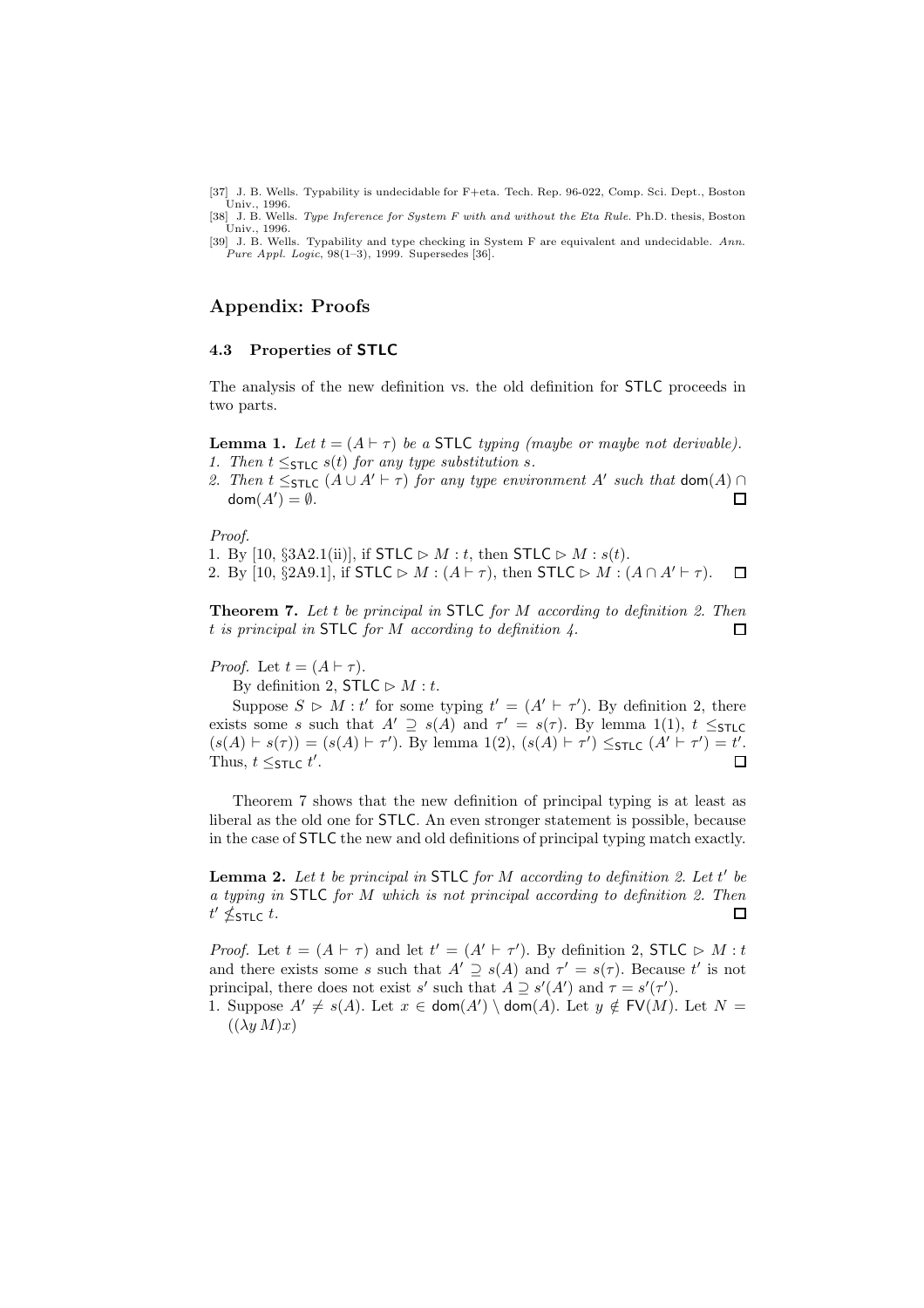2. Suppose otherwise, i.e.,  $A' = s(A)$ . Define the function  $\Phi$  as follows:

$$
\Phi(\alpha, \alpha) = (\lambda y w.w(yz)(yx))
$$
  
\n
$$
\Phi(\sigma \to \tau, \alpha) = (\lambda y w.w(xy)((\lambda x.\Phi(\sigma, \alpha))y))
$$
  
\nif  $\alpha \in \text{FTV}(\sigma)$ ,  
\n
$$
\Phi(\sigma \to \tau, \alpha) = (\lambda w.(\lambda x.\Phi(\tau, \alpha))(xw))
$$
  
\notherwise.

- (a) Suppose  $s(\alpha)$  is not a type variable for  $\alpha \in \text{FTV}(t)$ .
	- i. Suppose  $\alpha \in \text{FTV}(\tau)$ . Let  $N = (\lambda x.(\lambda u.x)(\lambda w.(\lambda z.\Phi(\tau,\alpha))(\lambda v.w)))M$ .
	- ii. Suppose  $\alpha \in \text{FTV}(A(w))$  for some  $w \in \text{FV}(M)$ . Let  $y \notin \text{FV}(M)$ . Let  $N = (\lambda y.M)(\lambda u.(\lambda xz.\Phi(A(z),\alpha))w(\lambda v.u)).$
- (b) Suppose  $s(\alpha_1) = s(\alpha_2) = \beta$  for distinct  $\alpha_1, \alpha_2 \in \text{FTV}(t)$ . W/o.l.o.g., assume that  $\alpha_i \in \text{FTV}(A(w_i))$  where  $w_i \in \text{FV}(M)$  for  $i \in \{1,2\}$ . Let  $P_i = ((\lambda x.\Phi(A(w_i), \alpha_i))w_i)$  for  $i \in \{1,2\}$ . Let  $P = (\lambda zu.uP_1P_2)$ . Let  $N = (\lambda xy.x)MP.$

Then  $N \in \mathsf{Terms}_{\mathsf{STLC}}(t') \setminus \mathsf{Terms}_{\mathsf{STLC}}(t)$ . Thus,  $t' \nleq_{\mathsf{STLC}} t$ .

 $\Box$ 

Proof of Theorem 4.

- $\Rightarrow$  By theorem 7.
- $\Leftarrow$  Suppose t is not principal in STLC for M according to definition 2. By lemma 2, it follows that  $t$  is not principal in STLC for  $M$  according to definition 4.  $\Box$

#### 4.4 Properties of HM

Proof of Theorem 5. It is sufficient to find one term without a principal typing. The term  $(xx)$  will be proven not to have a principal typing. Every typing of  $(xx)$  will be proven not to be principal.

Let  $(A \vdash \tau)$  be any typing assignable to  $(xx)$  in HM. Then HM  $\triangleright$   $(xx)$ :  $(A \vdash \tau)$ . It will now be proven that  $(A \vdash \tau)$  is not principal. The strategy is to find  $A', t',$  and M such that:

$$
HM \triangleright (xx) : (A' \vdash \tau')
$$
  

$$
HM \triangleright M : (A \vdash \tau)
$$
  

$$
HM \triangleright M : (A' \vdash \tau')
$$

Let  $(\forall \vec{\alpha}.\tau'') = A(x)$  where  $\tau''$  is a monotype. Let k be the length of the leftmost path in  $\tau''$  (viewed as a tree). Observe that the leaf at the end of this path must be  $\alpha_i$  for  $1 \leq i \leq n$ .

Let  $\sigma' = (\forall \tau'' \to \beta)$ , where  $\beta$  is a fresh type variable. (The notation  $(\forall \tau)$  is shorthand for quantifying over all free type variables in  $\tau$ .)

Let  $A' = \{x : \sigma'\}$ . Let  $\tau'$  be any arbitrarily chosen type.

- It is clear that  $HM \rhd (xx) : (A' \rhd \tau').$
- Let  $K = (\lambda xy.x)$ .
- Let  $N_0 = c$ .
- Let  $\text{Unify}(N, N') = (\lambda xy \cdot y(xN)(xN'))$  where x and y are fresh.